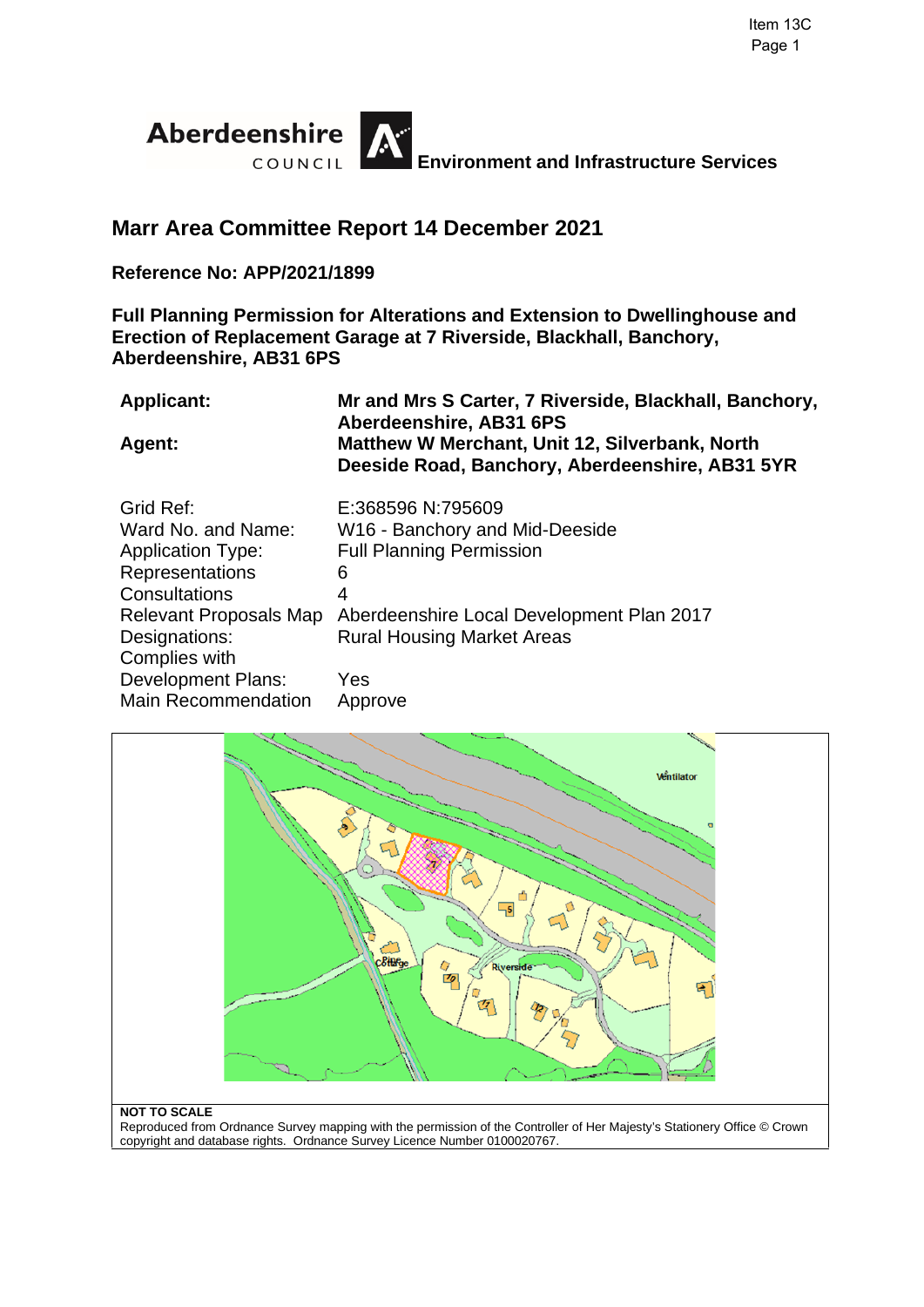## **1. Reason for Report**

- 1.1 The Committee is able to consider and take a decision on this item in terms of Section B.8.1 of Part 2A List of Committee Powers and Section C.3.1f of Part 2C Planning Delegations of the Scheme of Governance as there have been valid objections from six or more individuals or bodies with separate postal addresses or premises, and in terms of Section B.8.1 of Part 2A List of Committee Powers and Section C.3.1g of Part 2C Planning Delegations of the Scheme of Governance as there is an unresolved objection from Feughside Community Council.
- 1.2 The Head of Finance and Monitoring Officer within Business Services have been consulted in the preparation of this report and had no comments to make and are satisfied that the report complies with the Scheme of Governance and relevant legislation.

### **2. Background and Proposal**

- 2.1 Full planning permission is sought for the alteration and extension to a dwellinghouse, and the erection of a replacement garage, at 7 Riverside, Blackhall, Banchory.
- 2.2 The site is located to the south of the River Dee, accessed from the B974 road which leads towards Auchattie. The dwelling is part of a small estate of 13 dwellings, which are large, detached properties situated centrally within their sizable plots, with garden ground surrounding on all sides. The garden grounds are generally mature, bound by high hedges and mature trees. Number 7 Riverside is located towards the north of the development, and shares its access with number 6 Riverside. Woodland bounds the garden ground to the rear (north) where the ground level drops significantly down to the River Dee. This woodland is included in the Council's River Dee Local Nature Conservation Site designation. Running centrally along the development is an area of shared open space.
- 2.3 Permission is sought to erect a 1 ½ storey extension to the west of the existing dwelling, with the existing double garage being demolished to accommodate this. The extension would have a rectangular footprint, orientated north to south within the site, with the south section of the extension, which accommodates a living area, being single storey, this would increase to 1 ½ storeys towards the rear. Both the north and south elevations would have extensive glazing. There would be a single storey link section connecting the dwelling to the extension. The materials have been chosen to match the existing dwelling; brown concrete roof tiles, clay facing brick, timber windows and doors.
- 2.4 It is also proposed to erect a double garage in the north east corner of the plot. During the course of the application, the garage design has been amended, with the rear corner angled to reduce the potential impact on the trees to the rear of the site. Double doors would be orientated southwards, with a storage area to the rear and pedestrian access on the west elevation.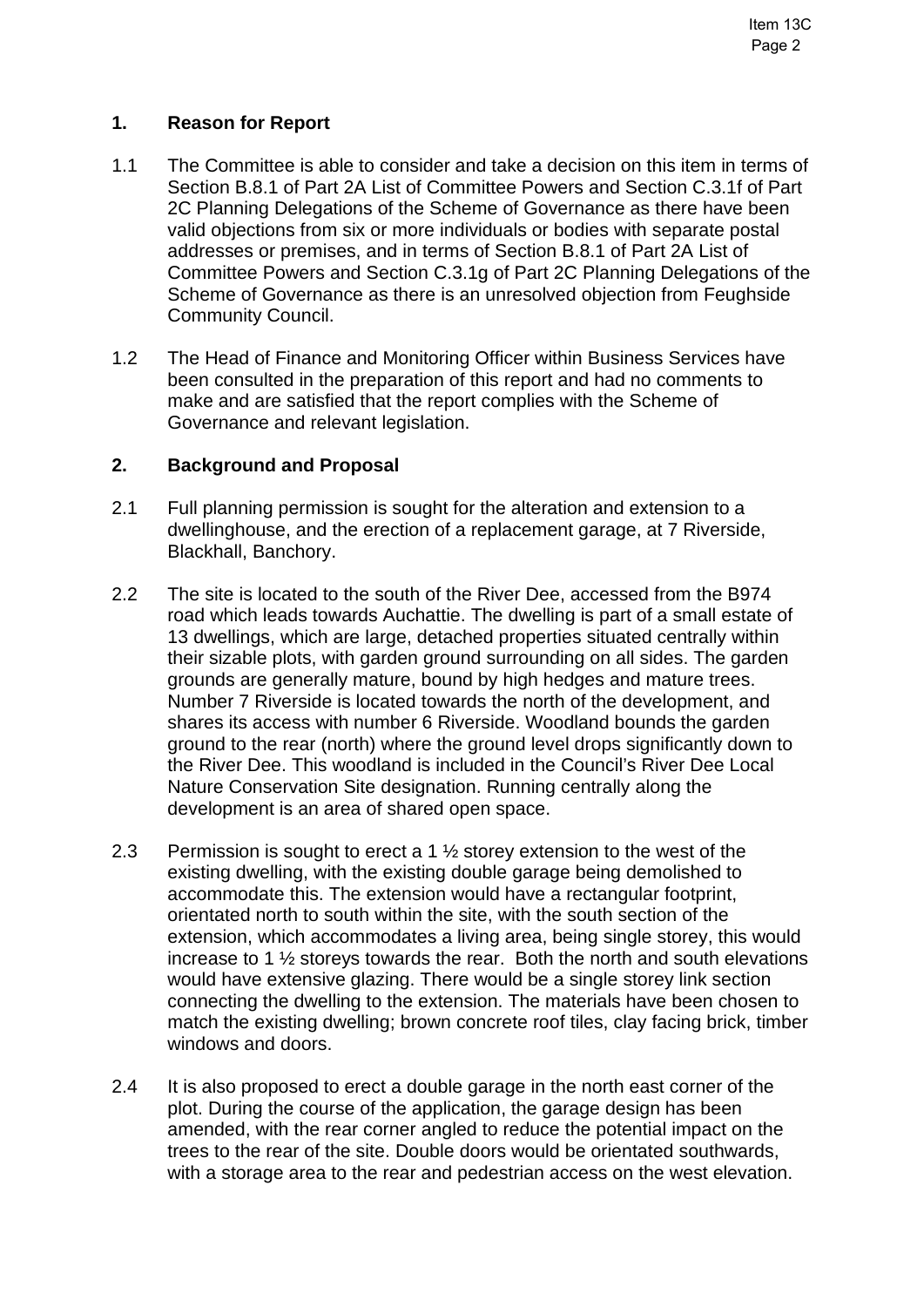The materials proposed are as above on the extension and to match the existing dwelling. To the west of the garage, parking for 4 cars is proposed, with the access and driveway remaining as existing. Some garden shrubbery and small conifers would be removed to accommodate the garage.

- 2.5 A new surface water soakaway is proposed within the driveway to deal with the surface water from both the extension and new garage. Connection to the existing shared foul sewerage system is proposed.
- 2.6 In order to support the proposal a SUDs Recommendation Report has been submitted, carried out by S.A.McGregor dated 6<sup>th</sup> October 2021. The report concludes that the nature of the sub-soil is suitable for a new surface water soakaway. An infiltration trench system will be used for the disposal of surface waters from the development roof areas discharging to the ground.

#### **3. Representations**

- 3.1 A total of 6 valid representations (objecting) to the proposal have been received as defined in the Scheme of Governance. All issues raised have been considered. The letters raise the following material issues:
	- Additional pressure on communal infrastructure need to review capacity of the existing Riverside sewerage system and Riverside rainwater soakaway system;
	- Concerns regarding flooding;
	- Extension would create an unacceptable precedent:
	- $\bullet$  Impact on amenity loss of privacy and light;
	- Loss of tree and impact on habitat/wildlife;
	- **Extension would impact on road safety;**
	- Scale of development is overdevelopment of the plot;
	- Proposed extension is not in keeping with the wider Riverside development;
	- Purpose/use of the extension not clear, i.e. use as a granny flat

#### **4. Consultations**

#### Internal

- 4.1 **Environment and Infrastructure Services (Roads Development)** has confirmed that the parking provision is adequate for this proposal, as the site provides a total of 6 parking spaces (including garage) which is acceptable.
- 4.2 **Environment and Infrastructure Services (Flood Risk and Coast Protection)** initially objected to the proposal as they requested a surface water drainage statement, appropriate calculations, soakaway and attenuation system construction details and a statement on future maintenance. On receipt of the drainage report, FRCP confirmed that they are generally satisfied with the measures proposed to deal with surface water drainage and the level of flood risk associated with the application.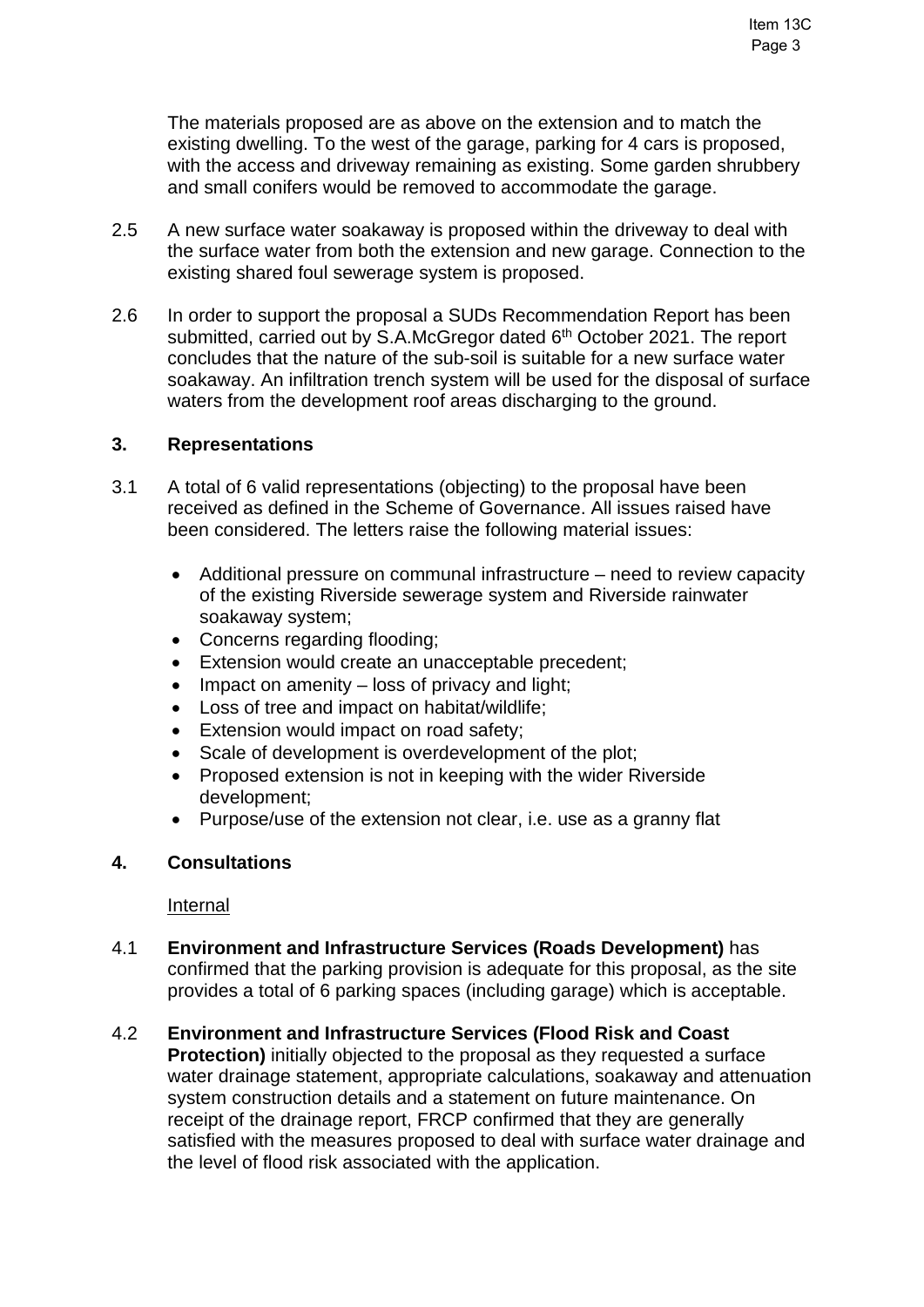## 4.3 **Environment and Infrastructure Services (Environment – Natural**

**Heritage)** commented that the site is adjacent to the River Dee Special Area of Conservation and the woodland immediately behind the property is included as a River Dee Local Nature Conservation Site designation. The proposed new garage is close to the property boundary, and there is potential impact on woodland, and some trees proposed to be felled. Subsequently, initially a tree survey was requested or site photos for further review. Following a site visit by the Planning Officer, and a revised site plan which provided further details on tree types and locations, it was confirmed that the trees to the north of the garden have been felled/copped in the past and have re-grown as multi-stem. There is existing hardstanding/development within the garden boundary and this will act as suitable tree protection. On this basis, the Natural Heritage Officer has no further comments.

### External

4.4 **Feughside Community Council** note and concur with local residents' concerns regarding foul water capacity and increased flooding due to surface run-off. They also request confirmation that there will be adequate parking and vehicle turning capacity to ensure there is not an increased risk to children and pedestrians.

### **5. Relevant Planning Policies**

#### 5.1 Scottish Planning Policy

The aim of the Scottish Planning Policies is to ensure that development and changes in land use occur in suitable locations and are sustainable. The planning system must also provide protection from inappropriate development. Its primary objectives are:

- to set the land use framework for promoting sustainable economic development;
- to encourage and support regeneration; and
- to maintain and enhance the quality of the natural heritage and built environment.

Development and conservation are not mutually exclusive objectives; the aim is to resolve conflicts between the objectives set out above and to manage change. Planning policies and decisions should not prevent or inhibit development unless there are sound reasons for doing so. The planning system guides the future development and use of land in cities, towns and rural areas in the long term public interest. The goal is a prosperous and socially just Scotland with a strong economy, homes, jobs and a good living environment for everyone.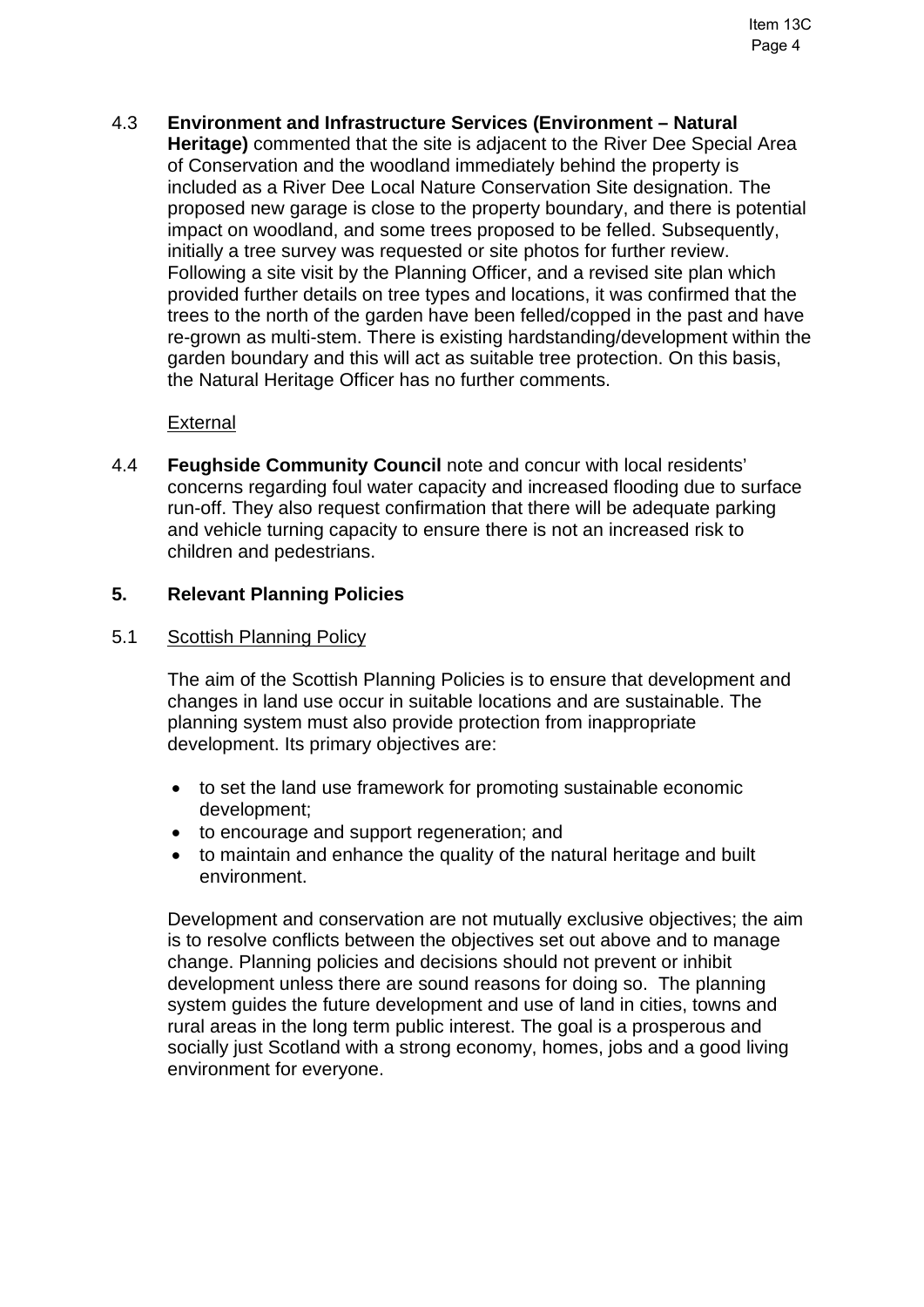#### 5.2 Aberdeen City and Shire Strategic Development Plan 2020

The Strategic Development Plan (SDP) was approved on 12 August 2020.

The purpose of this Plan is to set a clear direction for the future development of the City Region. It sets the strategic framework for investment in jobs, homes and infrastructure over the next 20 years. All parts of the Strategic Development Plan area will fall within either a strategic growth area or a local growth and diversification area. Some areas are also identified as regeneration priority areas. There are also general objectives identified. In summary, these cover promoting economic growth, promoting sustainable economic development which will reduce carbon dioxide production, adapt to the effects of climate change and limit the amount of non-renewable resources used, encouraging population growth, maintaining and improving the region's built, natural and cultural assets, promoting sustainable communities and improving accessibility in developments.

The Aberdeenshire Local Development Plan 2017 will continue to be the primary document against which applications are considered. The Aberdeen City & Shire SDP 2020 as approved forms part of the Development Plan.

#### 5.3 Aberdeenshire Local Development Plan 2017

Policy R1 Special Rural Areas Policy R2 Housing and employment development elsewhere in the countryside Policy P1 Layout, siting and design Policy E1 Natural heritage Policy PR1 Protecting important resources Policy C4 Flooding Policy RD1 Providing suitable services

#### 5.4 Proposed Aberdeenshire Local Development Plan 2020

Aberdeenshire Council on 5 March 2020 resolved to agree the Proposed Aberdeenshire Local Development Plan (LDP) 2020 as the 'settled view of the Council' on what the final adopted content of the LDP 2021 should be. A period during which representations on the Proposed LDP 2020 could be made took place between 25 May and 31 July 2020.

The Proposed LDP 2020 is a material consideration in the determination of planning applications. The Planning Authority must therefore assess what weight it should have in the context of this particular application. The Proposed LDP has been subject to public scrutiny and has now been submitted for Examination by an independent Reporter. Nevertheless, it is considered that the level of weight that should be applied to the Proposed LDP 2020 remains as not significant at this time. The Aberdeenshire LDP 2017 remains the up-to-date LDP for the area and the primary document against which planning applications should be determined until such time as a new LDP for the area is adopted.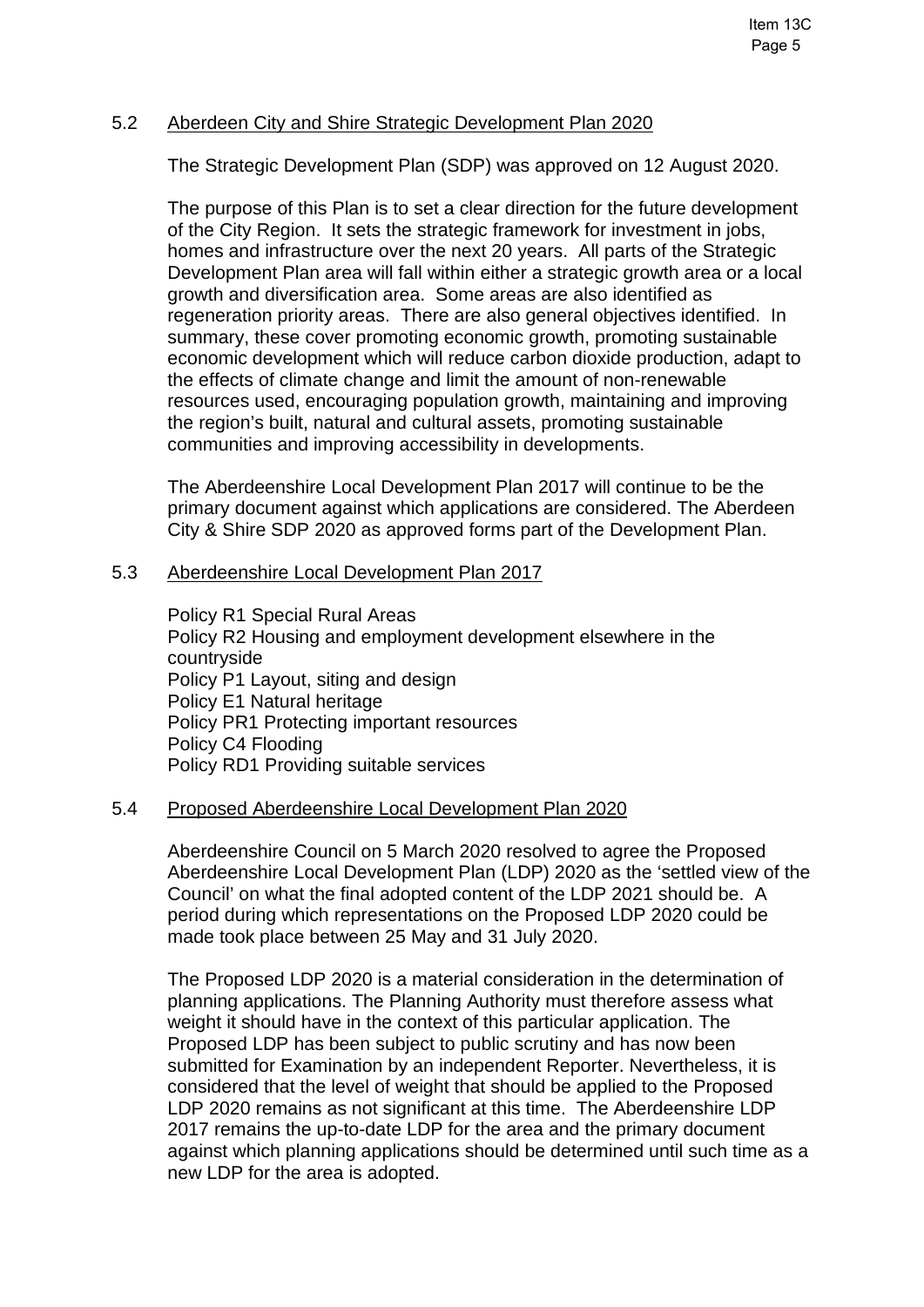## **6. Discussion**

6.1 What requires to be considered is whether the extension and garage, by virtue of their design and scale, respect the character of the property and surrounding area. In additional, consideration will be given to the potential impact on trees, and technical considerations such as drainage, access and flooding.

### Principle of development

- 6.2 Policy R2: housing and employment development elsewhere in the countryside, through acceptance of criteria within Policy R1, allows development which extends an existing building or is for a use that is ancillary to the main use. The proposed extension increases the size of the existing dwellinghouse through extending to the west. A detached double garage is proposed to the north east of the plot. Both are for residential purposes associated and ancillary to the existing dwelling on site, therefore the proposal is acceptable in principle.
- 6.3 Representations question the use of the extension and potential for a separate individual planning unit to be created by the design, which proposes a link section between the original section and dwelling. The applicant has confirmed that the extension will function as a granny annexe, however as the extension is linked, this could be altered without the need for planning permission back to additional bedrooms/living accommodation associated with the main dwelling. Ultimately, whether integrated/attached or standalone, both a separate "granny annexe" or internally linked extension are ancillary uses associated with 7 Riverside. Any subdivision of the feu would require planning permission in its own right. However to safeguard against any potential intensification beyond an ancillary use, a condition will be attached to the planning permission stating that the ancillary accommodation shall not be used a separate unit without planning permission. It is worth noting that anything within the deeds restricting the use of each plot to one family is not material to considerations of the planning application, however concerned parties should take comfort that a separate legal mechanism does exist to safeguard against their concerns.

#### Layout, siting and design

- 6.4 Concern is raised through representations regarding the scale of the extension being out of character and proportion with the surrounding dwellings, which are all characterised by large dwellings with generous sized feus. They also consider the extension to set an undesirable precedent.
- 6.5 The site/plot is a substantial size, and the extension would cover the footprint of the existing double garage, plus additional ground to the south, therefore although the extension would be a significant size, the built development within the plot is not considered to be overdevelopment due to the low density of development and a large amount of curtilage remaining. The extension is not considered to alter the character of the plot, or wider estate as the design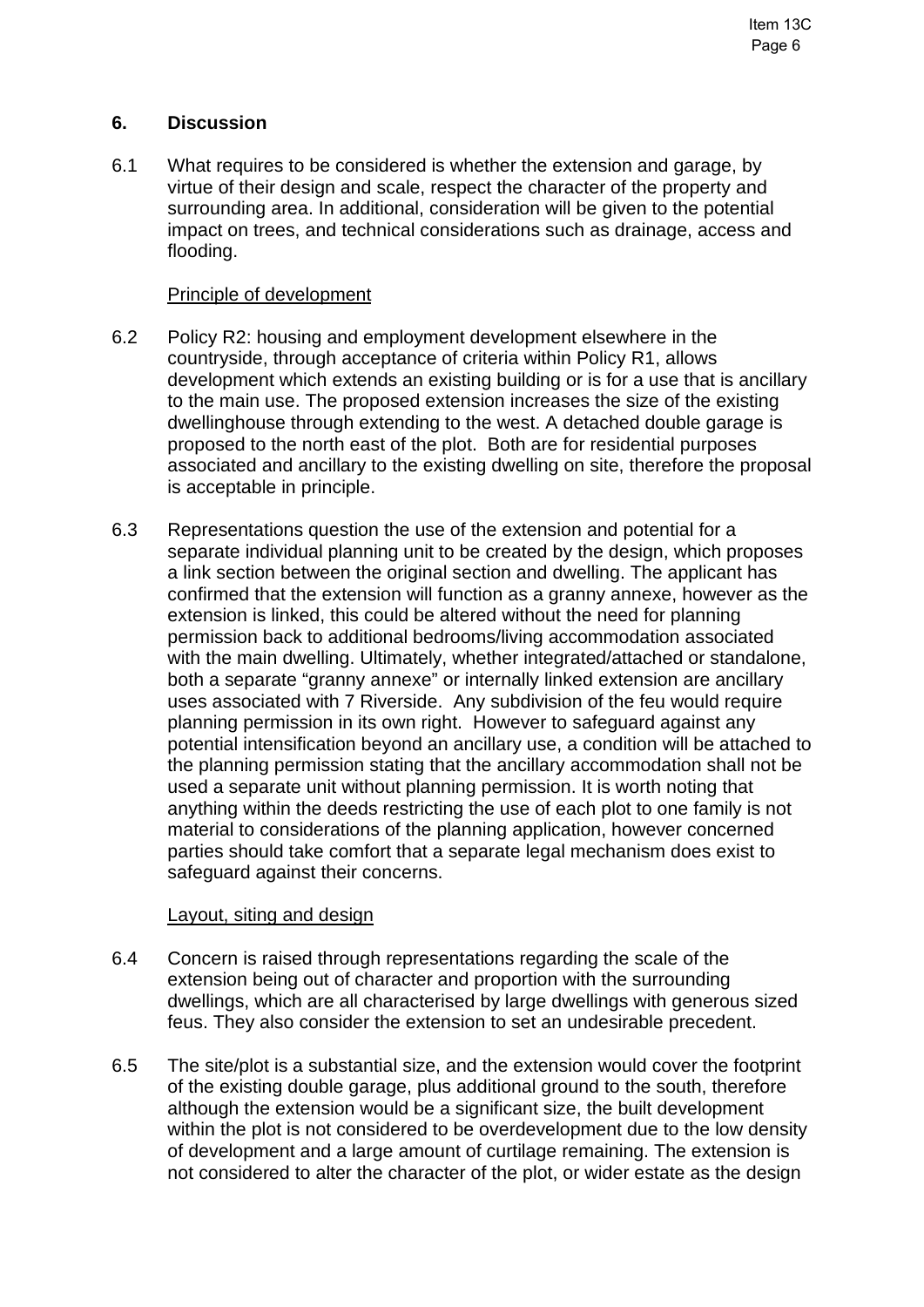principle and plot size remains comparable to others adjacent. The materials proposed match the existing dwelling, utilising a colour palate which ties in with the Riverside dwellings.

- 6.6 The extension proposes velux windows on the south west elevation, these will be within the pitched roof, with a cill height of 1.3 metres. These velux roof lights were originally larger and sitting lower within the roof pitch. Substantial glazing is also proposed on both gable ends. Concern is raised by neighbours that the full height glazing on the north elevation will overlook the communal space on the riverbank, and that these velux windows will overlooking the garden ground and habitable rooms of Number 8 Riverside. In addition, the window on the east elevation of the garage will overlook the neighbour.
- 6.7 Firstly, in regard to the overlooking of the shared space along the riverbank to the north, each dwelling has ample private amenity space, shared communal ground does not have the same protection of amenity as private gardens. The ground to the rear is out with the domestic curtilage of the dwellings. Any windows on the extension oriented eastwards, are considered to overlook the applicant's parking/turning area, with sufficient separation distance to number 6 Riverside. No windows are proposed on the east elevation of the proposed garage.
- 6.8 The garden ground is very secluded, with high boundary treatments ranging from 2-4 metres in height, in addition the ground raises westwards towards the boundary. Therefore, there will be no potential overlooking from ground floor windows. Although there are high boundary treatments on a raised ground level, at certain times of the year it may be possible for there to be a view from the velux rooflights westwards towards number 8 Riverside. However, this view will be at an angle orientated northwards mainly towards the woodland to the rear of the plot, with minor glimpses across the rear corner of the neighbouring garden with a separation distance of approximately 14 metres. The boundary treatments, ground level, orientation and separation distance are considered sufficient and not likely to cause a detrimental impact on neighbouring amenity, the potentially minor view of a small portion of the neighbouring amenity ground is not worthy of refusal of the planning application.
- 6.9 Concern is raised that the extension will cause a loss of light to number 8 Riverside (west). The extension has a pitched roof, with the roof sloping away from the neighbouring property which will reduce the massing. Existing foliage reaches a significant height, which will in itself cast a shadow, therefore, these factors and the position within the site is considered to ensure there is not a detrimental impact in terms of overshadowing or overbearing.
- 6.10 Overall, the proposed layout, sting and design is considered comparable with the plot size, which can accommodate an extension of a significant scale. The design will tie in with the materials and colour scheme of the existing dwelling without causing an impact on the wider estate. The windows positions and separation distances also ensure the proposal will not cause a detrimental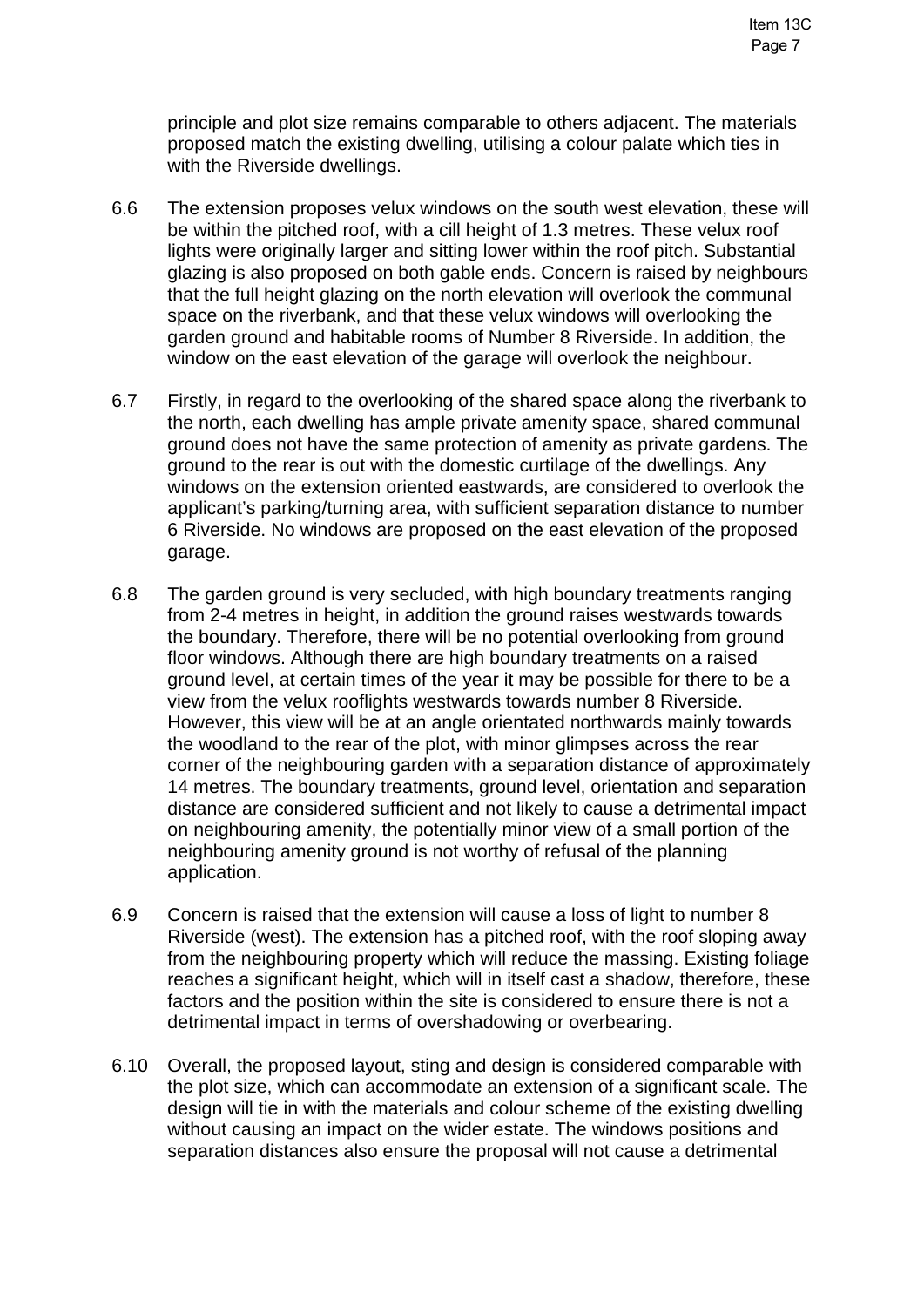impact on amenity. Subsequently, the proposal is considered compliant with Policy P1 Layout, siting and design.

### Technical considerations

- 6.11 Turning to Policy RD1 Providing suitable services, the extension proposes an additional bedroom, as per Aberdeenshire Council Car Parking Standards 3 off-street parking spaces are required for a 4 or more bedroom property. The proposed layout would accommodate a total of 6 off-street parking spaces. Concern is raised by neighbours that the extension would impact on road safety, with cars required to reverse out and unable to turn within the site. To aid vehicle manoeuvrability the Council's stand is for any turning space required to be 7.6 metres by 7.6 metres, which is comfortably accommodated within the site in this instance, with an additional area of turning/parking to the south east of the plot. Therefore the provision provided within the site is sufficient, an over provision of parking spaces exist, and sufficient turning space is also provided fully within the site. The proposed extension and garage is not considered to impact on the safety of residents, on this basis Roads Development have no further comment on the proposal, in accordance with Policy RD1 Providing suitable services.
- 6.12 Representations raise concerns regarding additional pressure on communal infrastructure and relating to surface water drainage and flood risk. There is a shared sewage system which is maintained by the residents, and is discussed further below. The Council's Flood Risk and Coastal Protection Team were consulted and requested additional information on the means of surface water disposal, including ground conditions, calculations, maintenance. The surface water drainage report confirmed that ground conditions are suitable for a new soakaway which will be positioned within the driveway and an infiltration trench system will be used for the disposal of surface waters from the development roof areas discharging to the ground. This was considered acceptable by FRCP who commented that the final roof drainage design for the proposal will be approved through Building Warrant and request a condition regarding surface water drainage being carried out in accordance with the drainage arrangement proposed. This in turn ensures the proposal manages its own surface water within the site, compliant with Policy C4 Flooding.
- 6.13 The agent has confirmed that it is proposed to connect into the shared sewage system. There are concerns raised regarding the capacity in this shared system and the need for the residents to give permission for additional infrastructure, and concerns about added pressure on maintenance. Although the scale of the proposal, and nature as a householder application, would not normally require foul water consideration, due to the concerns from residents the agent was requested to provide additional calculations on the capacity in the shared system. The agent obtained specifications of the treatment plant from the contractor for the development, and technical details from Brig Environmental who were involved in the design and installation of the facility. The capacity of the treatment plant is 85 persons, based on 13 houses within the development - assuming a scenario of 6 bedrooms in each dwelling and 1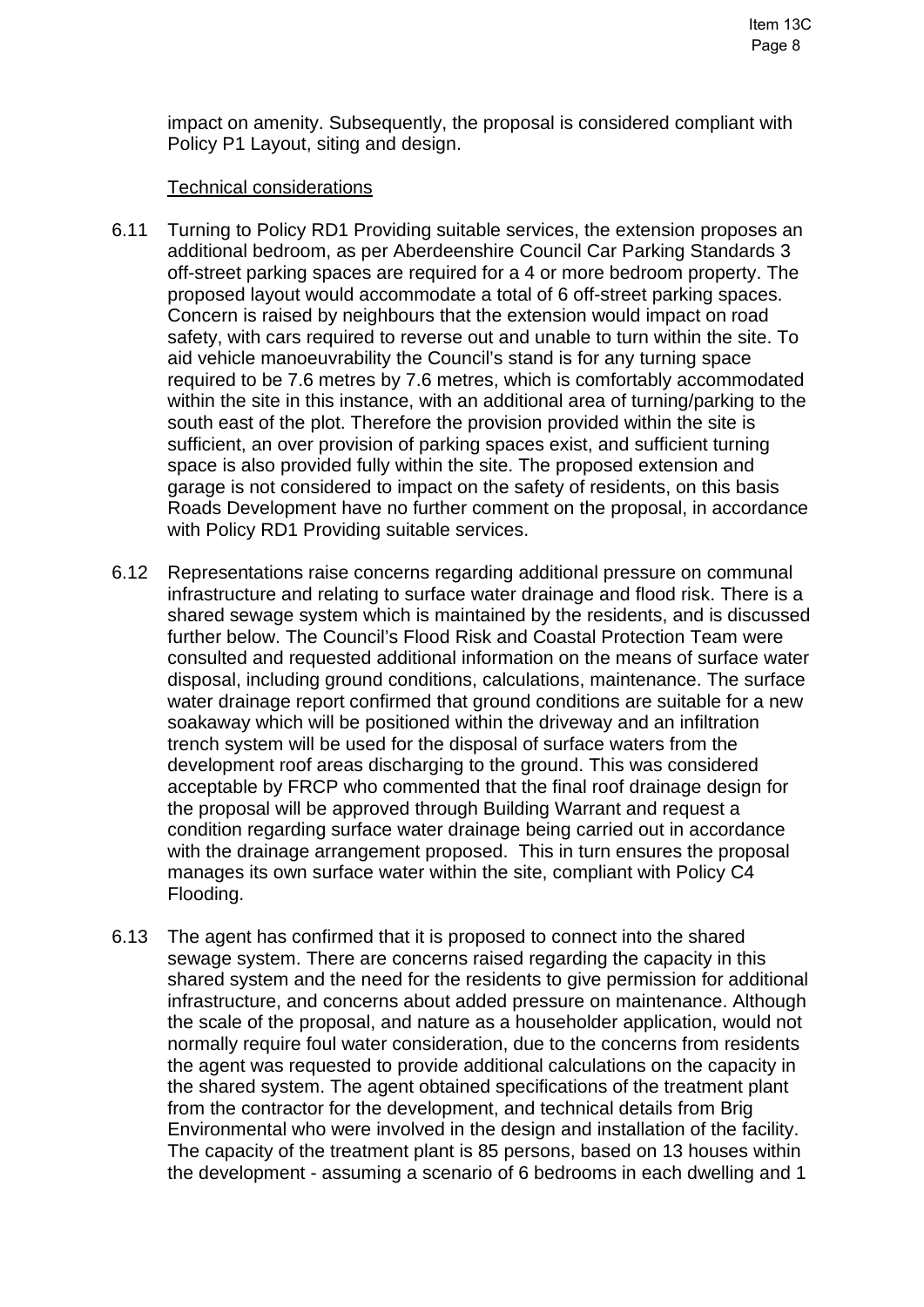person per bedroom plus 2 people, the total population served is 104. The design load is 80% of the population which equals 83.2 persons. Therefore, based on these calculations there is sufficient capacity for the extension even with 6-7 people residing in each dwelling within the group of houses. This design criteria was extracted from the British Water Code of Practice and has been reviewed by Building Standards who have confirmed the method of calculation to be accurate as per the standards.

6.14 The requirement to receive agreement to connect to the system, and subsequent ongoing maintenance, is a civil matter which will be dealt with separately to the planning application. It is considered that it has been demonstrated that the proposed infrastructure is sufficient to deal with surface water from the development and that sufficient justification regarding the foul capacity, which will require further investigation through the Building Warrant, demonstrates there will be no issues and the site can be suitably drained and manage its water discharge, in accordance with Policy RD1 Providing suitable services.

### Potential Impact on Trees and Habitat

- 6.15 To the rear of the site (north) are mature trees, the Council's Environment Team initially requested additional information on trees and potential tree loss. Drawing number 1663-SIT-001 C was submitted which identifies the trees to the north of the site, and a revision to the garage design at the corner, to reduce potential impact on trees, has been made. The Environment Team confirmed that the trees have been felled/coppiced in the past and have regrown as multi-stem trees. There is existing development/hardstanding within the garden boundary which will act as suitable tree protection for the roots, therefore there is no concern with any additional tree loss.
- 6.16 Although the shrubbery in the north east corner of the site will be removed to accommodate the new a garage, and concern was raised through representations regarding the impact on habitat, wildlife and trees, the dense foliage boundaries and trees to north are to be retained as existing. Therefore it was not considered necessary to request a walkover survey to assess potential habitat/wildlife due to the low level of impact, in accordance with Policy E1 Natural Heritage and Policy PR1 Protecting important resources.

#### **Conclusion**

6.17 Overall, the extension to the side of the property is considered appropriate in terms of design, in keeping with the existing dwelling and wider estate. It is accepted that the extension will slightly alter the outlook for neighbours, all new development creates a change in the immediate locale, but this is not considered to be to any detrimental level due to the large area of garden ground, separation distance, and amenity space that is available to the neighbouring properties. The proposed garage is also of appropriate design and function, appropriate to the dwelling and posing no impact on amenity. The overall proposal is compliant with Policy R1 Special rural areas, Policy R2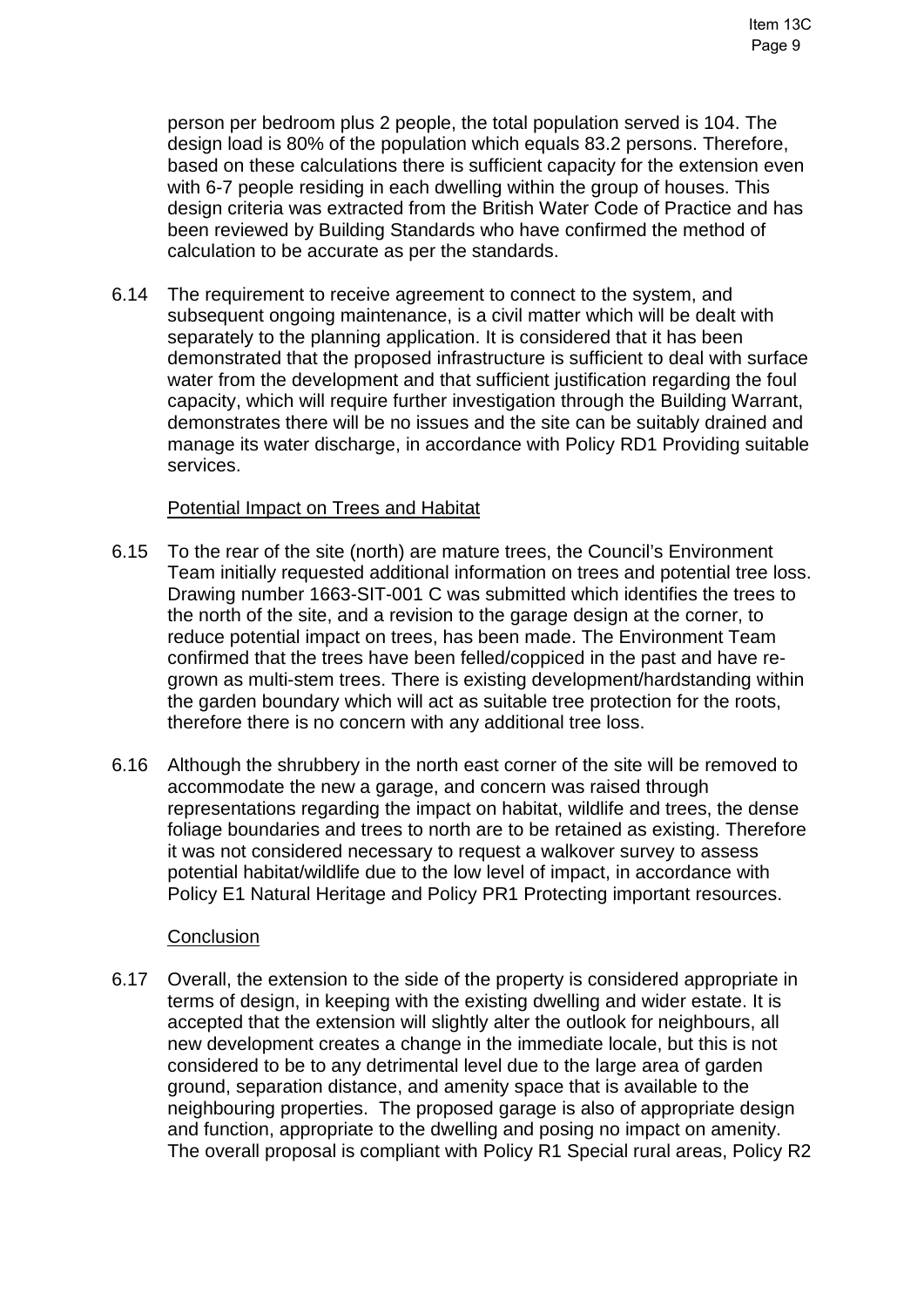Housing and employment development elsewhere in the countryside and Policy P1 Layout, siting and design and is recommended for approval.

## **7. Area Implications**

7.1 In the specific circumstances of this application there is no direct connection with the currently specified objectives and identified actions of the Local Community Plan.

#### **8. Implications and Risk**

- 8.1 An integrated impact assessment is not required because the granting or refusing of the application will not have a differential impact on the protected characteristics of the applicant or any third parties.
- 8.2 There are no staffing and financial implications.
- 8.3 There are no risks identified in respect of this matter in terms of the Corporate and Directorate Risk Registers as the Committee is considering the application as the planning authority in a quasi-judicial role and must determine the application on its own merits in accordance with the Development Plan unless material considerations justify a departure.
- 8.4 No separate consideration of the current proposal's degree of sustainability is required as the concept is implicit to and wholly integral with the planning process against the policies of which it has been measured.

## **9. Departures, Notifications and Referrals**

#### 9.1 Strategic Development Plan Departures

None

#### 9.2 Local Development Plan Departures

None

- 9.3 The application is not a Departure from the Local Development Plan or Strategic Development Plan and no departure procedures apply.
- 9.4 The application does not fall within any of the categories contained in the Schedule of the Town and Country Planning (Notification of Applications) (Scotland) Direction 2009 and the application is not required to be notified to the Scottish Ministers prior to determination.
- 9.5 The application would not have to be referred to Infrastructure Services Committee in the event of the Area Committee wishing to grant permission for the application.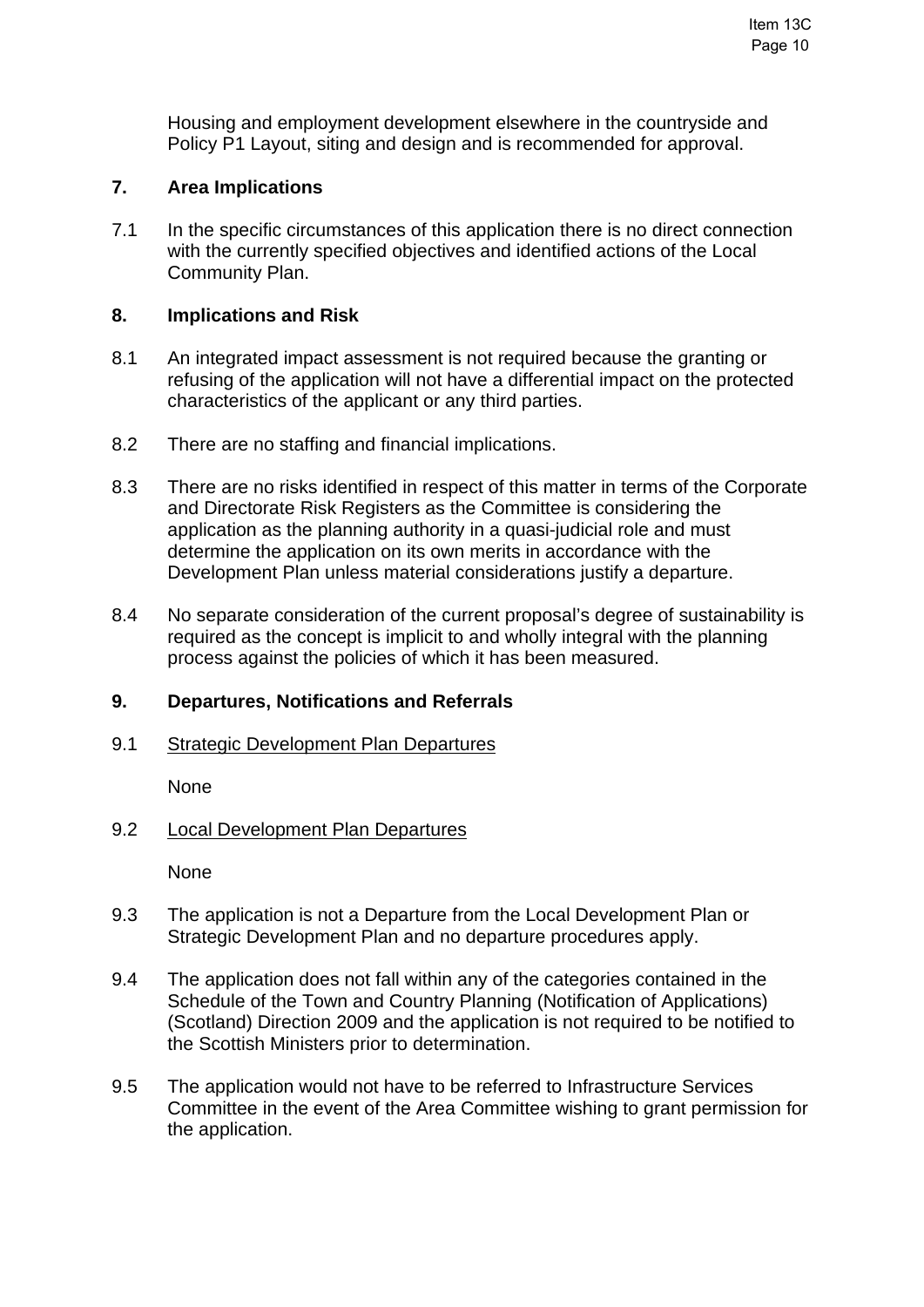#### **10. Recommendation**

#### **10.1 GRANT Full Planning Permission subject to the following conditions:-**

01. The residential annex/extension hereby approved shall be used only for purposes incidental to the enjoyment of 7 Riverside. No separate curtilage shall be formed and the residential annex shall at no time be used as an independent dwellinghouse without the express grant of planning permission from the planning authority.

 Reason: The relationship between the residential annex and the main dwellinghouse within the site is such that the residential amenities of the occupants of both would be adversely affected by the creation of an independent residential unit in addition to the main dwellinghouse.

02. The extension hereby approved shall not be brought into use unless the proposed surface water drainage system has been provided in accordance with the approved plans and SuDs Recommendation Report carried out by S.A.McGregor dated 6th October 2021. The surface water drainage system shall be permanently retained thereafter in accordance with the approved maintenance scheme.

 Reason: In order to ensure that adequate drainage facilities are provided, and retained, in the interests of the amenity of the area.

#### **10.2 Reason for Decision**

01. The planning authority considers that the application is for a development that is in accordance with the Aberdeenshire Local Development Plan 2017. The proposal is considered acceptable in terms of layout, siting and design without creating a detrimental impact on amenity, compliant with Policy R1 Special rural areas and Policy R2 Housing and employment development elsewhere in the countryside and Policy P1 Layout, siting and design.

**Alan Wood Director of Environment and Infrastructure Services**  Author of Report: Louise Smith Report Date: 23 November 2021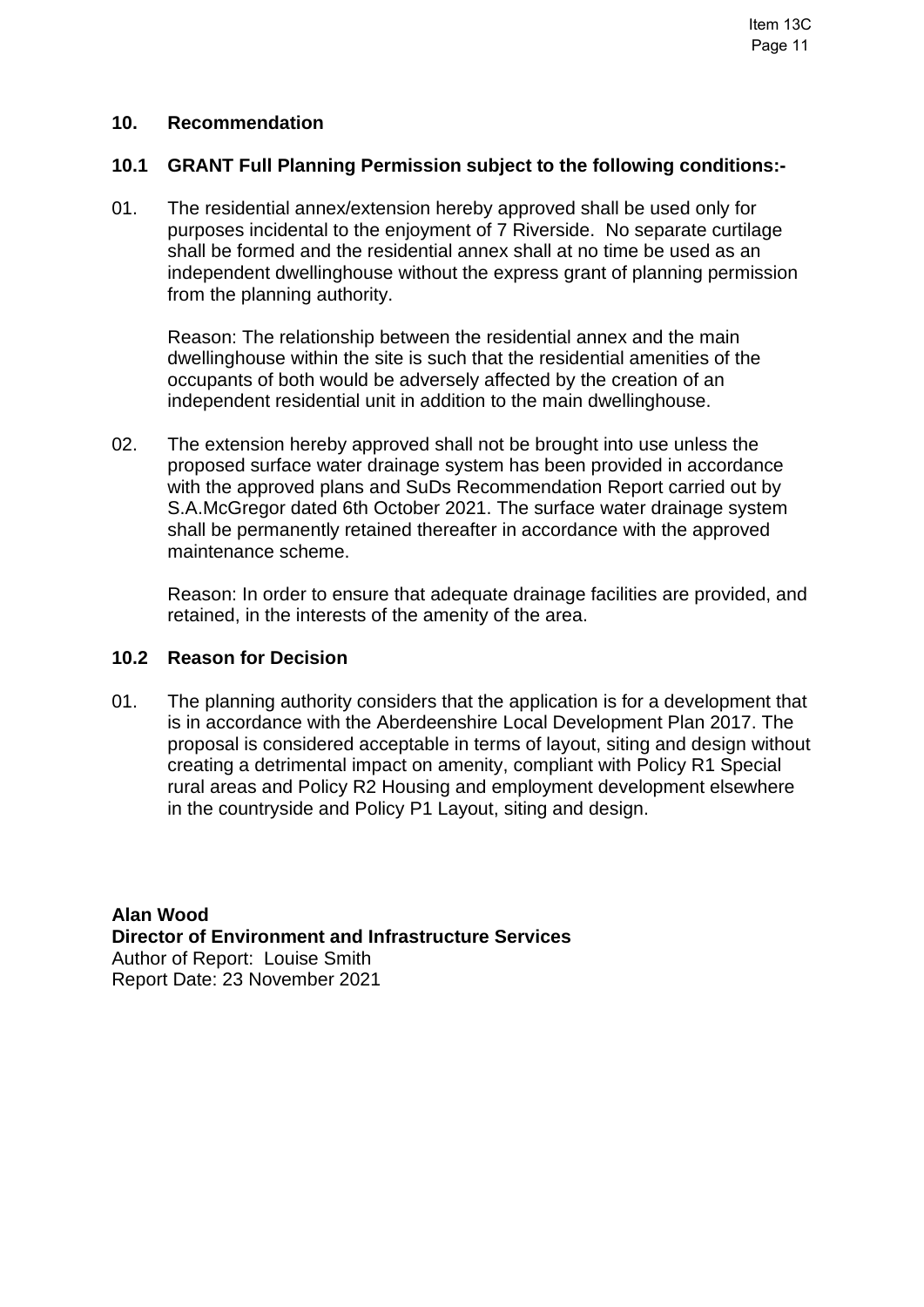## **Application Summary**

Application Number: APP/2021/1899 Address: 7 Riverside Blackhall Banchory Aberdeenshire AB31 6PS Proposal: Alterations and Extension to Dwellinghouse and Erection of Replacement Garage Case Officer: Louise Smith

## **Customer Details**

Name: Mr Iain Adams Address: Aultnacoille, Deebank BANCHORY AB31 6PQ

## **Comment Details**

Commenter Type: Community Council

Stance: Customer made comments neither objecting to or supporting the Planning Application Comment Reasons:

Comment:Feughside Community Council note and concur with local resident concern over foul water capacity and increased flooding risk due to surface run off.

Also we would like to confirm that there will be adequate parking and vehicle turnaround capacity to ensure that there is not an increased risk to pedestrians and children due to resident and delivery vehicles maneuvering and reversing in the access area.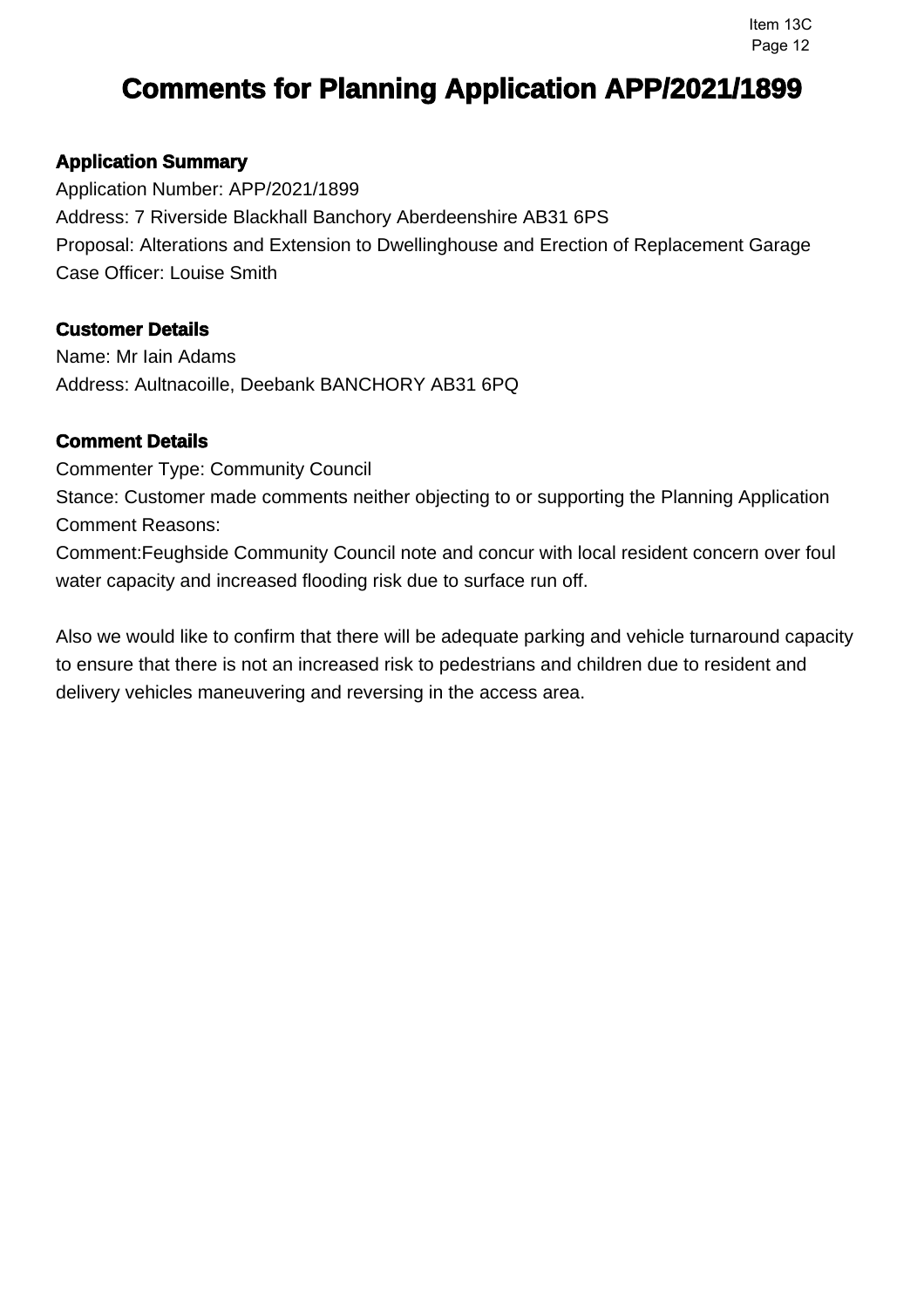## **Application Summary**

Application Number: APP/2021/1899 Address: 7 Riverside Blackhall Banchory Aberdeenshire AB31 6PS Proposal: Alterations and Extension to Dwellinghouse and Erection of Replacement Garage Case Officer: Louise Smith

## **Customer Details**

Name: Nigel and Audrey Bowker Address: 4 Riverside Banchory AB31 6PS

## **Comment Details**

Commenter Type: Neighbour Stance: Customer objects to the Planning Application Comment Reasons: Comment:We returned from holidays to hear of this proposal and it is with great regret that we find the need to object to it on the following basis -

1. The area south of the river has for many years been protected from new developments. Whilst this building is to be linked with No 7, clearly this link can readily be removed to form two dwellings. The nature of this estate would significantly alter should this building provide a precedent for additional dwellings. Also, the potential to offer the new building for rent is contrary to the deeds.

2. The proposal is oversized for a "granny flat".

3. Riverside already has significant problems with flooding, to the extent that on occasions vehicle access has been impossible. This new building will remove a large soakaway area of the garden. The ground to the north and east are predominantly hard standing.

4. The new two storey building is very close to the neighbour's boundary and will negatively impact their lighting and privacy.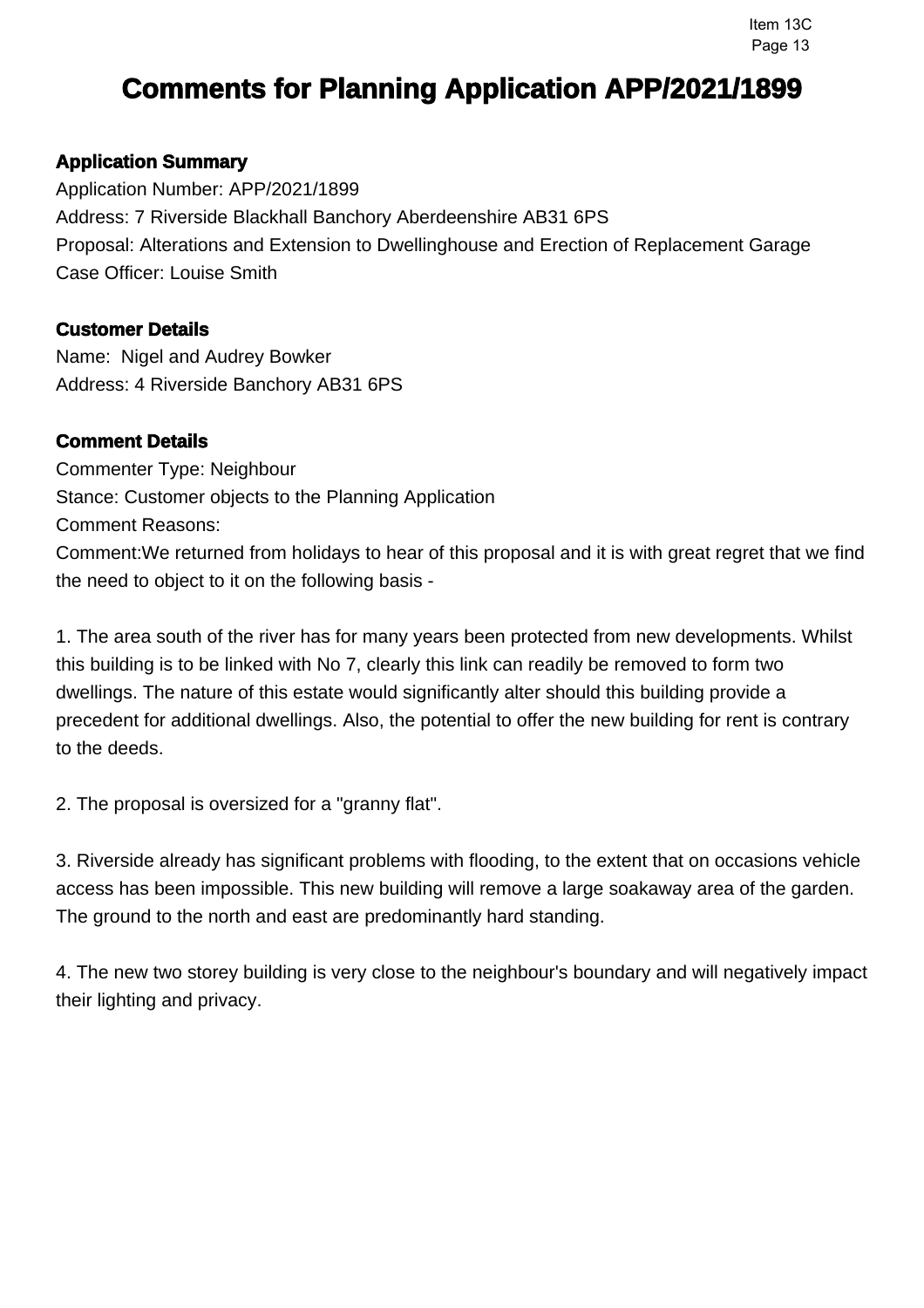## **Application Summary**

Application Number: APP/2021/1899 Address: 7 Riverside Blackhall Banchory Aberdeenshire AB31 6PS Proposal: Alterations and Extension to Dwellinghouse and Erection of Replacement Garage Case Officer: Louise Smith

## **Customer Details**

Name: Mr Peter Drury Address: 12 Riverside Blackhall Banchory AB31 6PS

### **Comment Details**

Commenter Type: Neighbour Stance: Customer objects to the Planning Application Comment Reasons: Comment:My wife and I have four concerns:

1 It is not clear what the intended use of the extension is, and the size of it (almost doubling the existing footprint) seems excessive given the size of the existing property (5/6 bedrooms). and the restriction in our deeds to use by one family only.

2 The estate comprises 13 houses of similar size and character, and this homogeneity was considered important in connection with a previous planning application.

3 The extension would impose additional pressure on communal infrastructure, especially around sewage - the effluent into the river Dee is carefully monitored by SEPA and there have been issues in the past - and road safety which is already a concern due to increasing commercial traffic.

4 The extension would create a precedent which if replicated would exacerbate the above.

In addition, the impact of the extension on the immediate neighbours must be a concern for them in terms of loss of privacy, loss of light (especially important in winter), loss of trees, and loss of habitat for wildlife which has been prospering, including red squirrels, pine martens, bats, amphibians.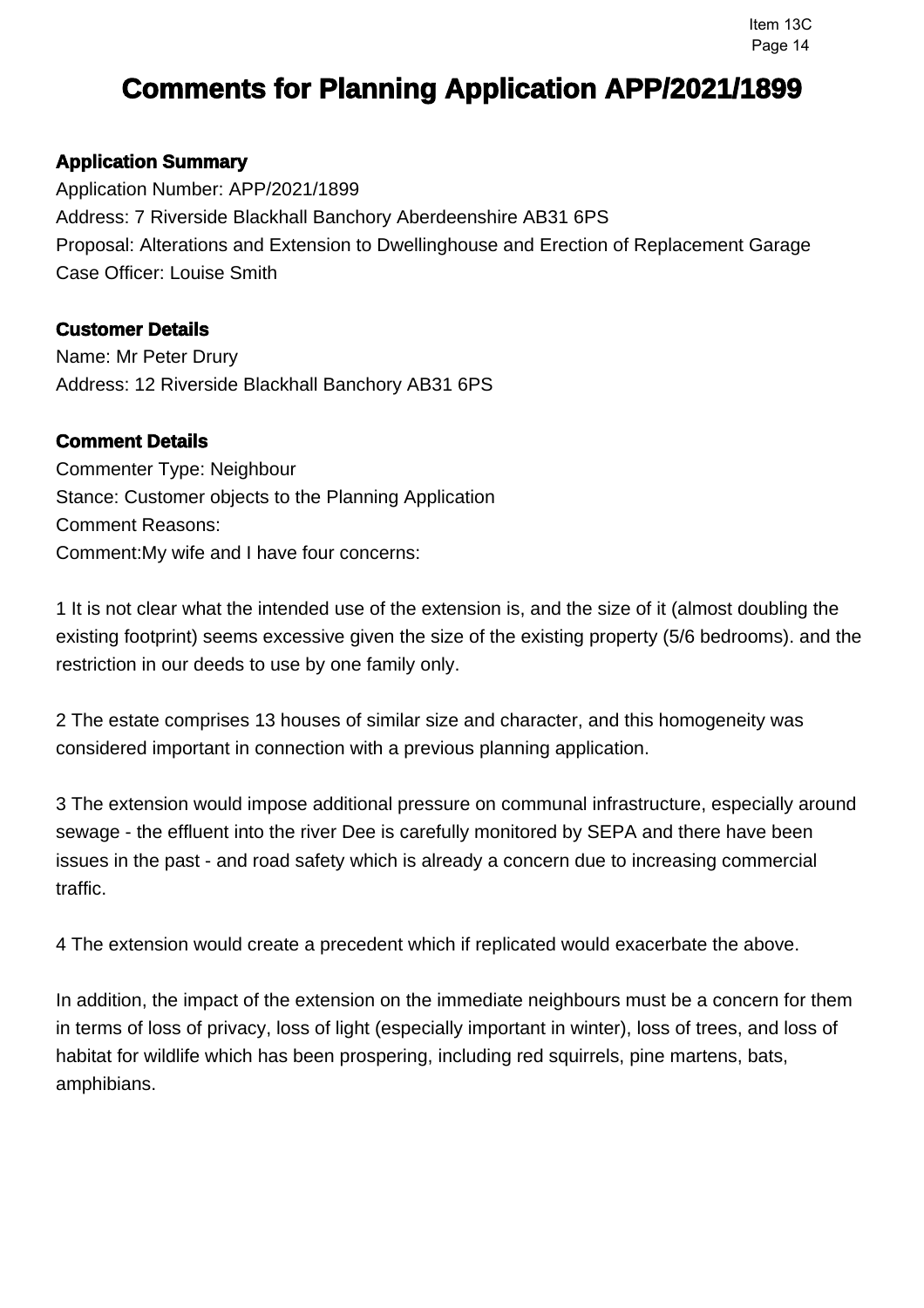## **Application Summary**

Application Number: APP/2021/1899 Address: 7 Riverside Blackhall Banchory Aberdeenshire AB31 6PS Proposal: Alterations and Extension to Dwellinghouse and Erection of Replacement Garage Case Officer: Louise Smith

## **Customer Details**

Name: Mr John and Lindsey Eccles Address: 8 Riverside Blackhall Banchory AB31 6PS

## **Comment Details**

Commenter Type: Neighbour Stance: Customer objects to the Planning Application Comment Reasons: Comment:My wife and I have the following objections;

1. No 8 will be overlooked by windows on the upstairs floor that will look into at least one of the bedrooms and a bathroom. We have no concerns with windows on the ground floor. No 6 will also be overlooked by the proposed extension. The proposed extension is not in keeping with the original Riverside development that purposely positioned houses generally in the center of quite large plots and in such a manner to avoid properties overlooking one another.

2. No 7 sewers feed into a common sewer system that serves 13 properties on Riverside. The sewer system is designed for these 13 properties and does not have an infinite capacity. The 13 properties on Riverside maintain this system collectively with payments being made via an appointed factor. In order for additional load to be introduced to this system (which will happen through the proposed extension and proposed occupation) a capacity check of the sewage system and agreement with all the 13 Residents would be required. Its highly unlikely that this would be acceptable to other Riverside residents as;

i) It introduces an anomaly and sets a precedent that may be unworkable i.e. at some point it may not be possible to accept any more load due to capacity constraints.

ii) It changes the current very simple basis where each resident pays 1/13th the cost to maintain the system.

iii) It increases the likelihood of overloading the sewer system resulting in foul water being discharged to the River Dee and potential fines.

iv) The Riverside sewer system has operated stably for an extended period after some early issues. No appetite to mess with a system that is working fine.

v) Previous request to add additional load to the system rejected by the residents.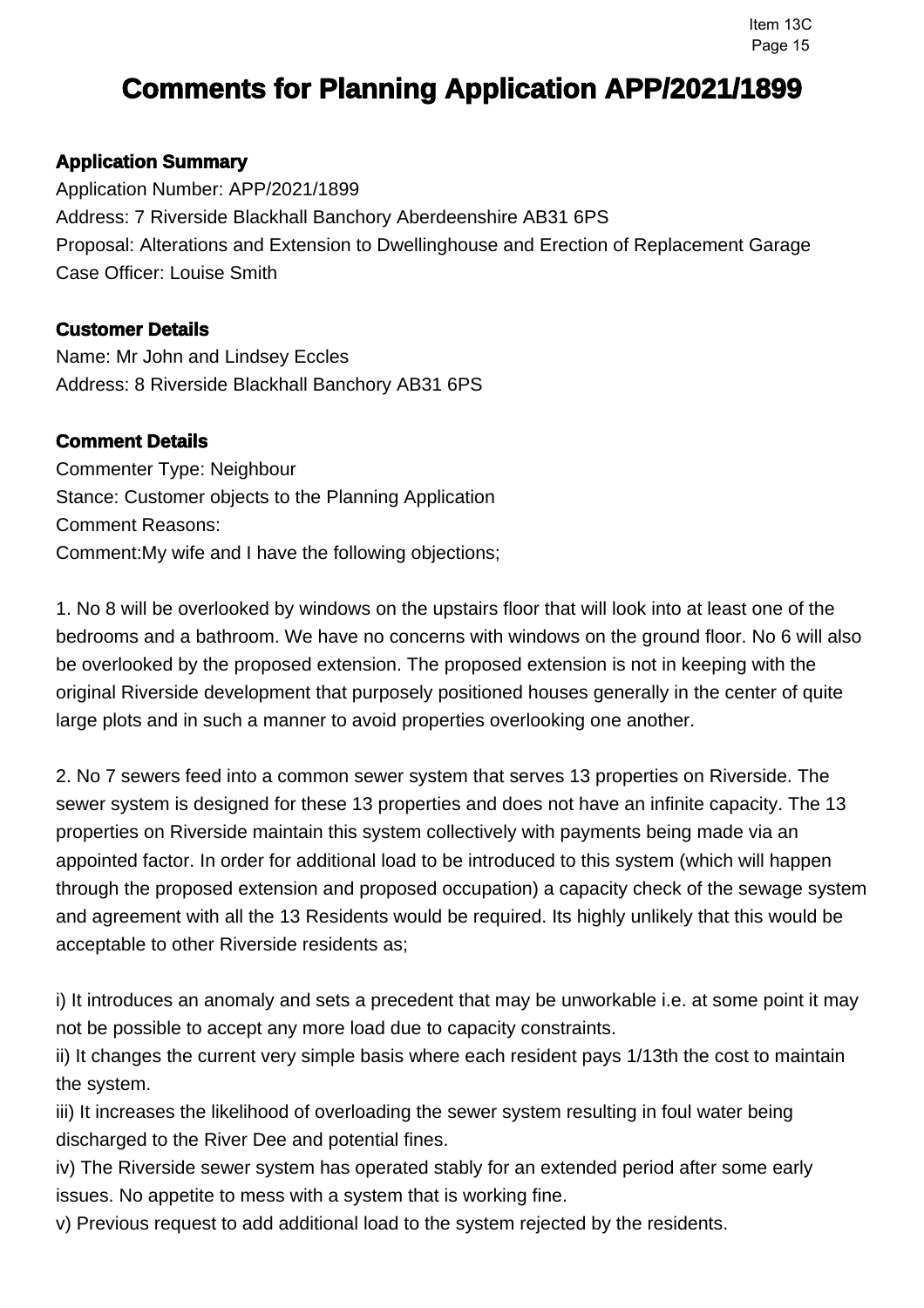3. Purpose of the extension needs to be made clear in the planning application. This is important because the use should be inline with the burdens within the title deeds (ref. a & b under additional data at the end). My understanding from discussion with No 7 is that the extension is for a 'Granny Flat'. Obvious concern is that the way the extension has been designed would allow it to be used as a stand alone property and could be used for extended family or rented out including Airbnb.

4. Another concern is the increase in traffic, parking and safety associated with additional occupancy. Parking and traffic already becoming an issue with cars from No 7 regularly parked on Riverside amenity ground. With respect to safety there is an increased number of vehicles having to reverse onto the main Riverside road where the vision is obscured by hedges (Overdevelopment of the plot).

5. Scale of the extension. The extension has a footprint close to the existing 5 or 6 bedroom house, it has two levels and is uncomfortably close to the boundary fence with No 8 (estimated at less than 5 meters away). It is not in character with the rest of the Riverside development (overdevelopment of the plot).

6. Due to the height and close proximity of the proposed extension there will be a loss of light to our property during winter, late autumn and early spring. A single storey development would minimize this.

7. Rain water from all properties is managed via soakaways. It does not feed into the sewer system as this could lead to overloading of the sewer system and result in foul water discharge into the River Dee. The soakaway area required for the proposed extension and garage rebuild will almost double the existing requirement of the property. This will require a properly designed soakaway of significant size that does not impact adjacent properties. Consideration will also need to be given to where the soakaway will drain and the significant potential that tree roots will be damaged during the implementation (link with Development Manager/Environmental Services comments with respect to damaging trees) (overdevelopment of the plot).

## 8. Environmental

- Impact on trees external to the property not identified in the plans. Some trees overhang the property and currently occupy space earmarked for the extension. In addition trees/branches will/may need to be cut to allow construction (overdevelopment of the plot).

- High potential for external tree root damage for construction of the garage and soakaways (overdevelopment of the plot).

- Destruction of garage and rebuild of new garage in alternative location. Have other options been investigated to prevent what appears to be a perfectly functioning garage being destructed and effectively relocated. Waste of materials/resources with associated unnecessary impact on the environment.

- Construction work to be planned to minimize impact on wildlife, mainly bats. Its common to find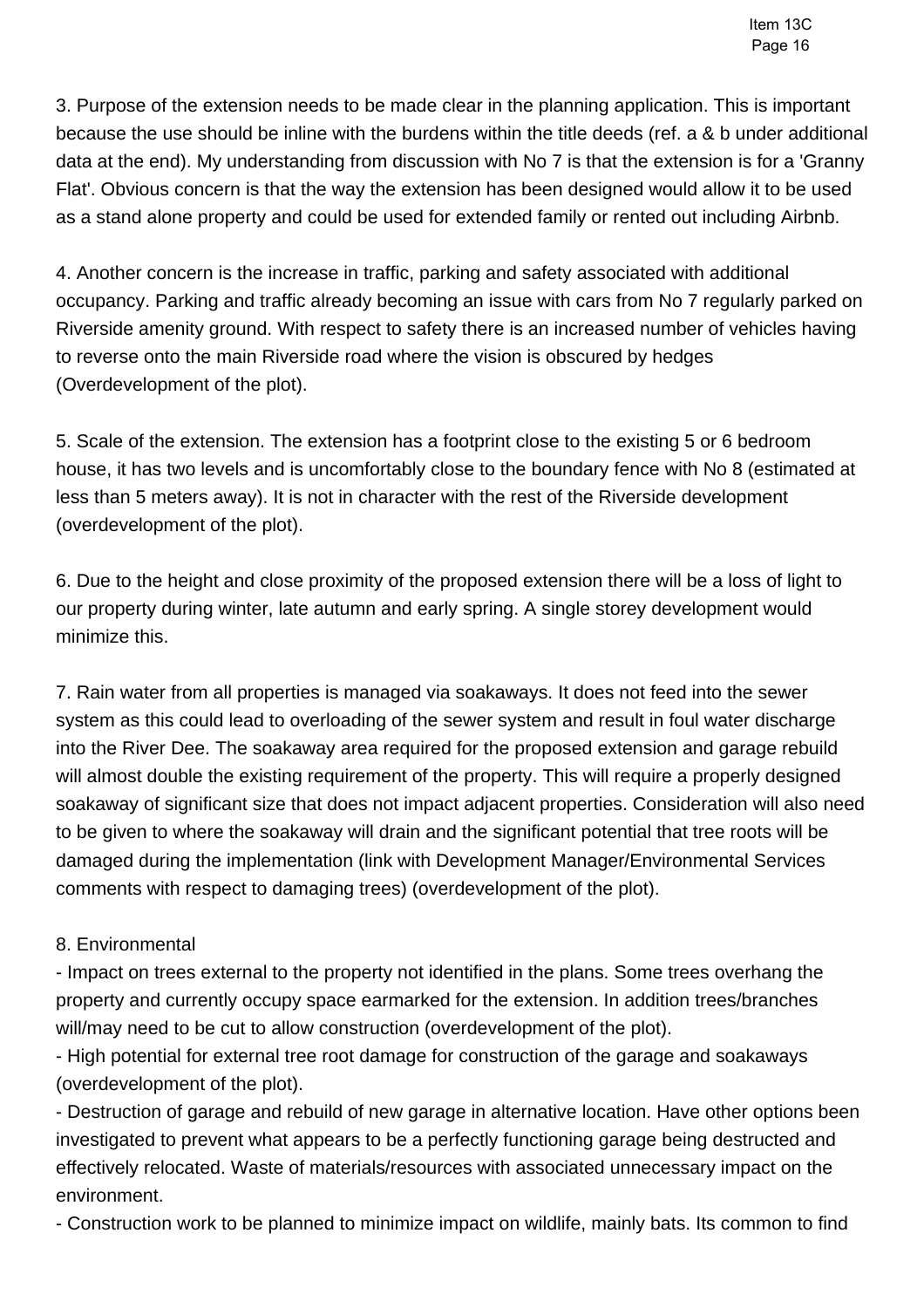these in the house, garage and other out buildings.

9. No opportunity to discuss the detail of the extension and garage rebuild with No 7.

## Additional Data

No 7 Riverside is one of 13 properties on Riverside. These properties are served by a private road, have their own sewage system that discharges into the River Dee, their own street lighting and amenity area. All the residents are responsible for these areas paying a joint share for maintenance (including grass cutting, snow clearing, soakaways and any other maintenance costs) with payments made through an appointed factor.

When we moved into our property (No 8) our solicitor had a number of the key burdens that I believe are common to all Riverside properties written in plain English. A number of these burdens we believe are particularly relevant to No 7's planning application and its use, namely;

a) 'Your property is to be used as a private residential dwelling house for one family and for no other purpose. Therefore you are not permitted to subdivide your property or to erect any other building on your property without prior written consent.'

b) 'You are forbidden to carry on upon your property any trade, business or profession. Therefore, you are not permitted to sell any alcohol from your property or to make or manufacture any goods for sale. You are also prohibited from placing any board, card, plate or advertising notice upon your property, except for the purpose of lease or sale. In general you are required to refrain from any activity which may cause a nuisance or disturbance to your neighbors.'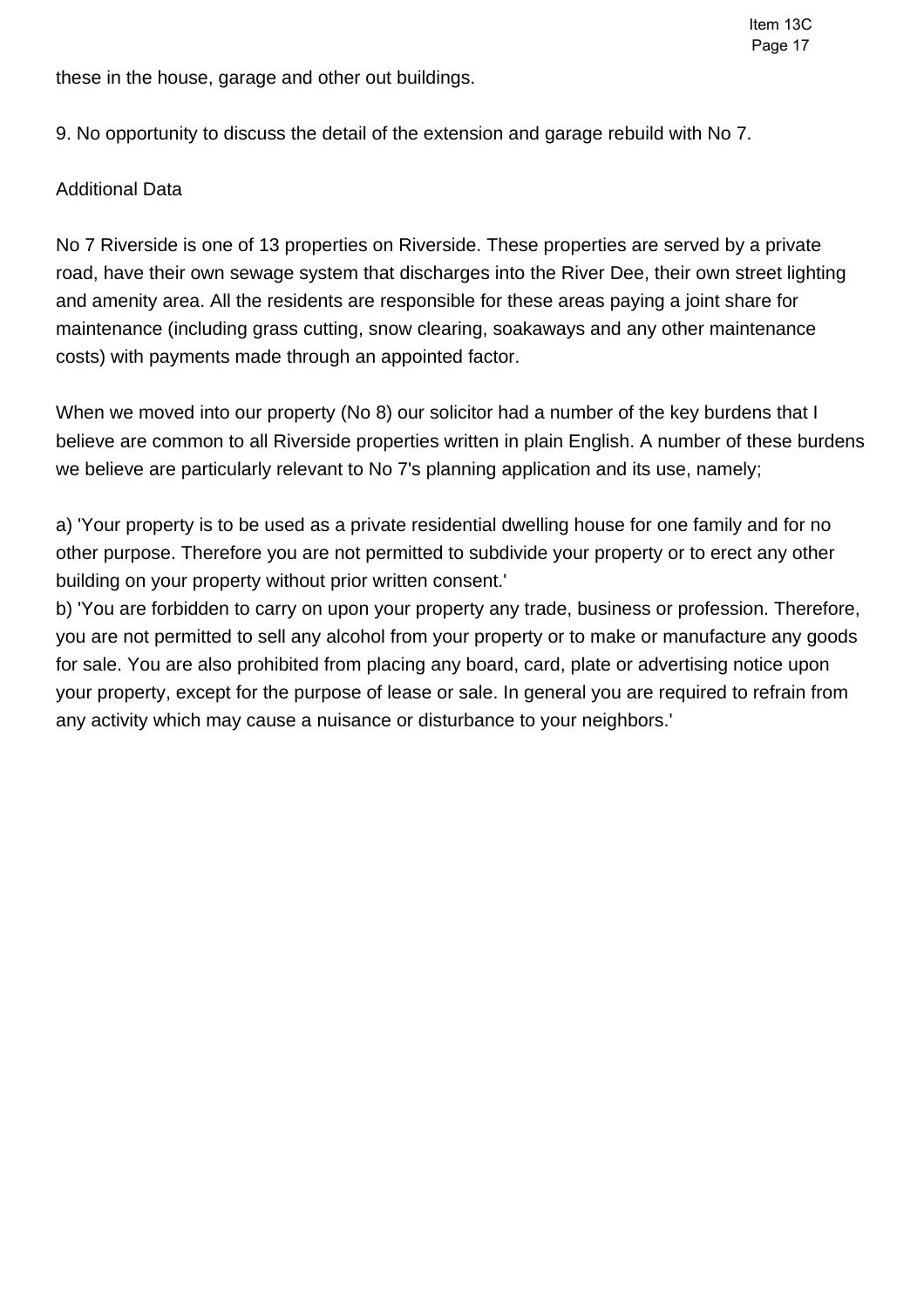# **Application Summary**

Application Number: APP/2021/1899 Address: 7 Riverside Blackhall Banchory Aberdeenshire AB31 6PS Proposal: Alterations and Extension to Dwellinghouse and Erection of Replacement Garage Case Officer: Louise Smith

## **Customer Details**

Name: Peter & Susan Greaves Address: 10 Riverside Blackhall Banchory AB31 6PS

## **Comment Details**

Commenter Type: Neighbour Stance: Customer objects to the Planning Application Comment Reasons: Comment:We have the following concerns reference planning application APP/2021/1899;

Over development of the site;

- Will impact and change the current carefully thought out 13 house Riverside Development both through this planned substantial extension and by the precedence it sets.

- The 13 houses that form the Riverside development are substantial 5/ 6 bedroomed dwellings carefully positioned within their own grounds. This extension due to its size will change that dynamic that has largely existed since the properties were originally constructed around 30 years ago.

Impact on direct neighbours at No 6 and No 8 Riverside;

- The impact of this application, if approved, will be substantial on house No's 6 and 8 as described in their logged planning application comments which we endorse.

Suitability of the existing infrastructure;

- Exacerbate existing flooding issue at Riverside in times of heavy rainfall due to loss of soak-away area

- Potentially overload drainage system
- Potentially overload sewage system

- Additional traffic at Riverside (road user safety concerns) and potential increased use of common amenity ground as a car park overspill for No 7.

Environment Impact;

- Loss of trees and green space natural habitat for our red squirrel, bat, pine martin, bird and insect community.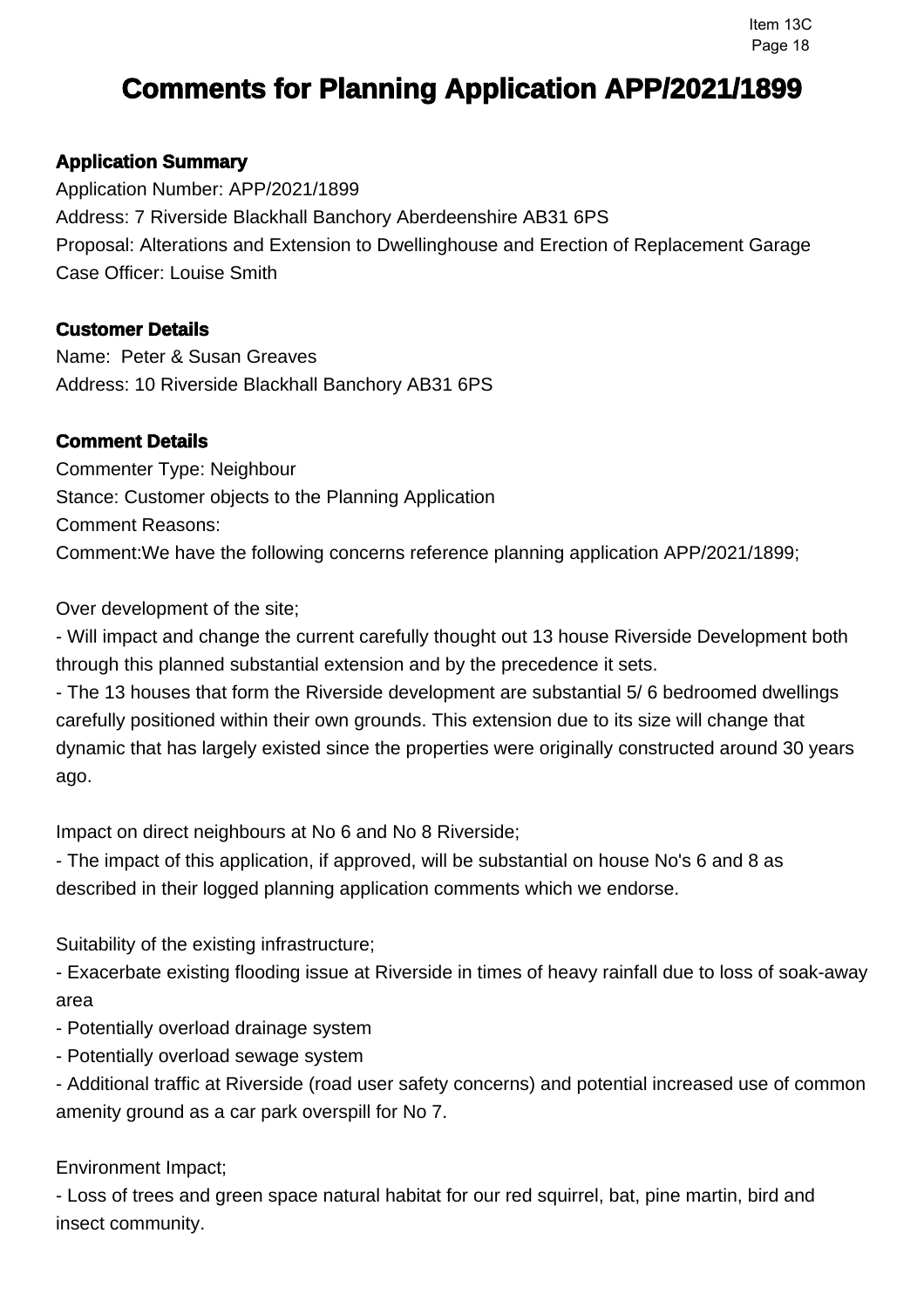## **Application Summary**

Application Number: APP/2021/1899 Address: 7 Riverside Blackhall Banchory Aberdeenshire AB31 6PS Proposal: Alterations and Extension to Dwellinghouse and Erection of Replacement Garage Case Officer: Louise Smith

## **Customer Details**

Name: Clare and Martin Pritchett Address: 6 Riverside Blackhall Banchory AB31 6PS

## **Comment Details**

Commenter Type: Neighbour Stance: Customer objects to the Planning Application Comment Reasons:

Comment:We object to this planning application. We consider that the proposal for a two storey semi-detached residential development plus an additional 'garage' building is over-development of the existing plot in relation to the existing five bedroomed house and in relation to the potential for up to four additional persons with associated vehicles to occupy this property.

We consider that this over-development has implications for safe vehicle access & egress; impacts on the safety of pedestrians & cyclists; visual amenity and overlooking; the existing foul drainage system; surface water drainage and existing trees.

We request that the following amendments are considered:

- reconfiguration and extension of the proposed driveway and parking arrangements to allow a vehicle to turn on the driveway and enter/leave in forward;

- a reduction in height of the hedges in the plot at the corner of the shared driveway/private road to allow for clear visibility splays for vehicles reversing down the shared driveway (all larger vehicles will be required to do this and not enter the private forecourt of the neighbouring property);

- removal of any windows from the proposed development where overlooking is contrary to policy for example the north facing bedroom window immediately overlooking the shared space on the riverbank and the east facing window in the 'garage' building close to the boundary with neighbouring property;

- details of private foul drainage proposals on site to demonstrate that there is a solution should agreement not be reached or be possible to connect into the existing private shared foul drainage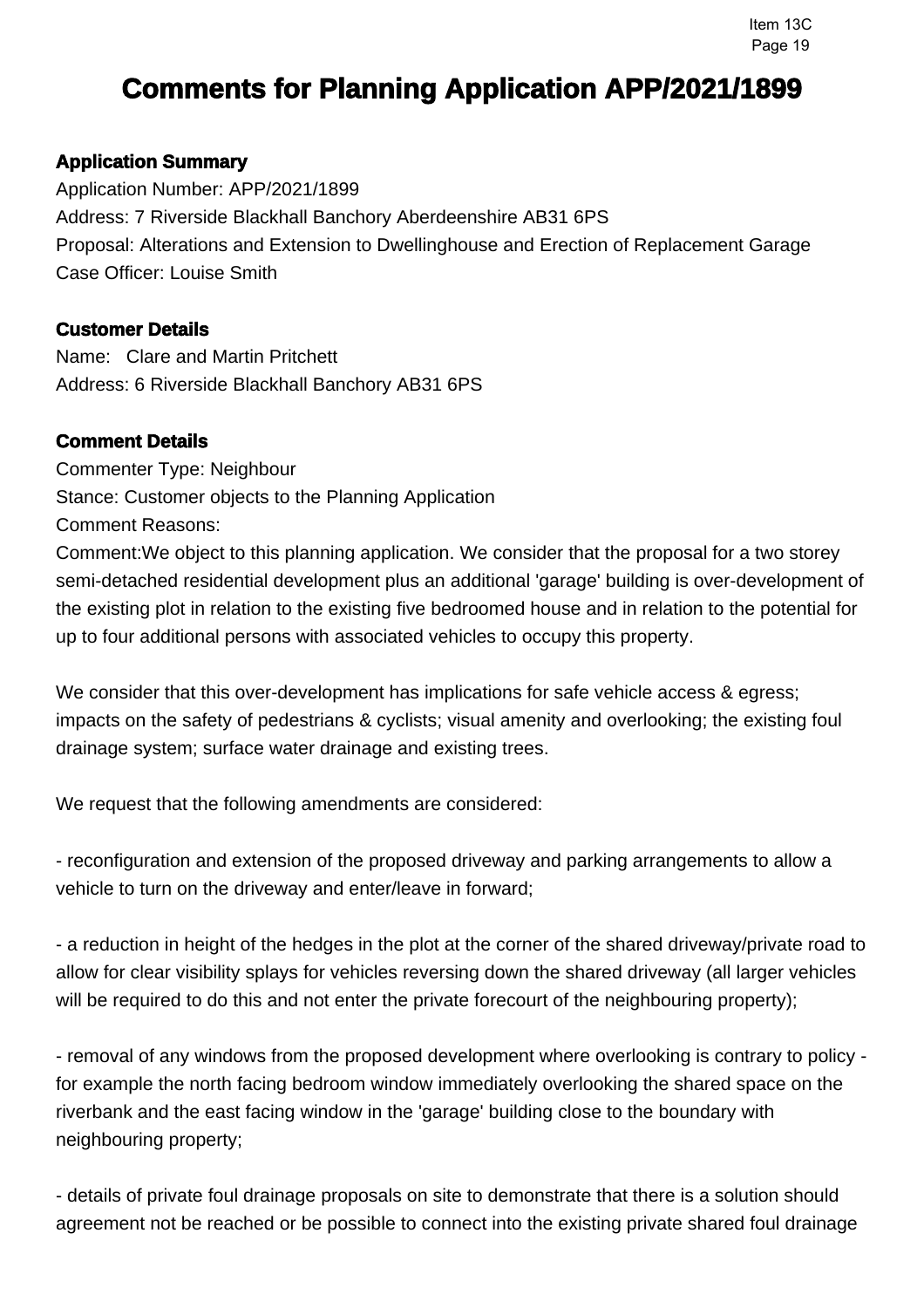system (with those currently responsible for the private system and in accordance with the SEPA CAR licence);

- amended layout to allow appropriate protection of the existing oak trees on the river bank;

- details of the soakaway proposals for surface water disposal on site appropriately sized and located within the layout with reference to existing trees to be retained and site boundaries.